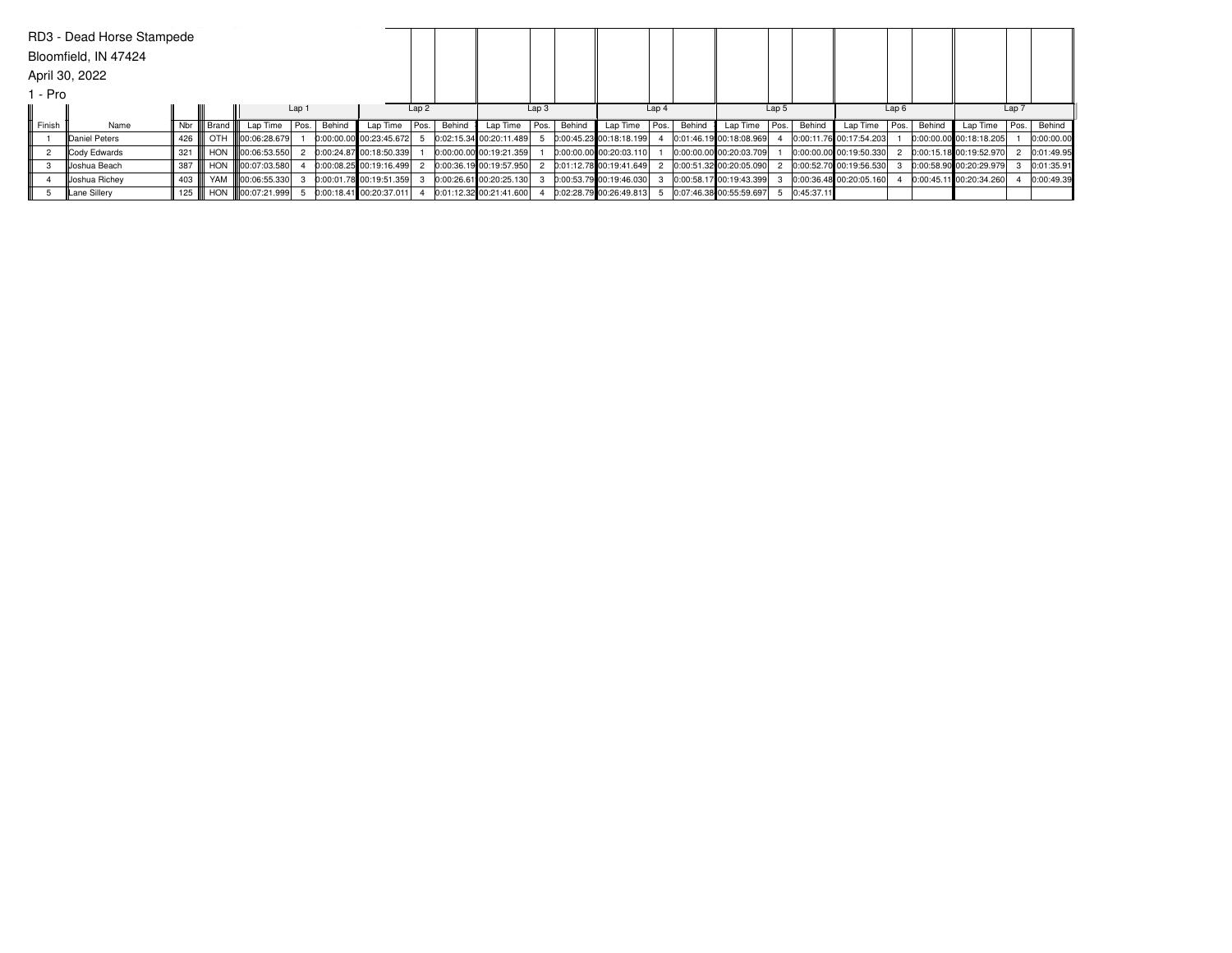|        | RD3 - Dead Horse Stampede |         |              |                   |            |                         |                  |        |                           |                  |        |                         |                  |            |               |       |        |                   |                  |        |          |                  |             |
|--------|---------------------------|---------|--------------|-------------------|------------|-------------------------|------------------|--------|---------------------------|------------------|--------|-------------------------|------------------|------------|---------------|-------|--------|-------------------|------------------|--------|----------|------------------|-------------|
|        | Bloomfield, IN 47424      |         |              |                   |            |                         |                  |        |                           |                  |        |                         |                  |            |               |       |        |                   |                  |        |          |                  |             |
|        | April 30, 2022            |         |              |                   |            |                         |                  |        |                           |                  |        |                         |                  |            |               |       |        |                   |                  |        |          |                  |             |
|        | 3 - Womens Expert         |         |              |                   |            |                         |                  |        |                           |                  |        |                         |                  |            |               |       |        |                   |                  |        |          |                  |             |
|        |                           |         |              |                   | Lap 1      |                         | Lap <sub>2</sub> |        |                           | Lap <sub>3</sub> |        |                         | Lap <sub>4</sub> |            |               | Lap 5 |        |                   | Lap <sub>6</sub> |        |          | Lap <sub>7</sub> |             |
| Finish | Name                      |         | Nbr    Brand | Lap Time Pos.     | Behind     | Lap Time   Pos.         |                  | Behind | Lap Time $ Pos. $         |                  | Behind | Lap Time Pos.           |                  | Behind     | Lap Time Pos. |       | Behind | Lap Time $ Pos. $ |                  | Behind | Lap Time |                  | Pos. Behind |
|        | Hailey France             | 214 III |              | HON 100:08:17.660 |            | 0:00:00.00 01:08:06.784 |                  |        | $0:00:00.00$ 00:29:42.573 |                  |        | 0:00:00.00 00:24:31.363 |                  | 0:00:00.00 |               |       |        |                   |                  |        |          |                  |             |
|        | Hope Flaurr               | 901 III |              | OTH 100:20:03.306 | 0:11:45.64 |                         |                  |        |                           |                  |        |                         |                  |            |               |       |        |                   |                  |        |          |                  |             |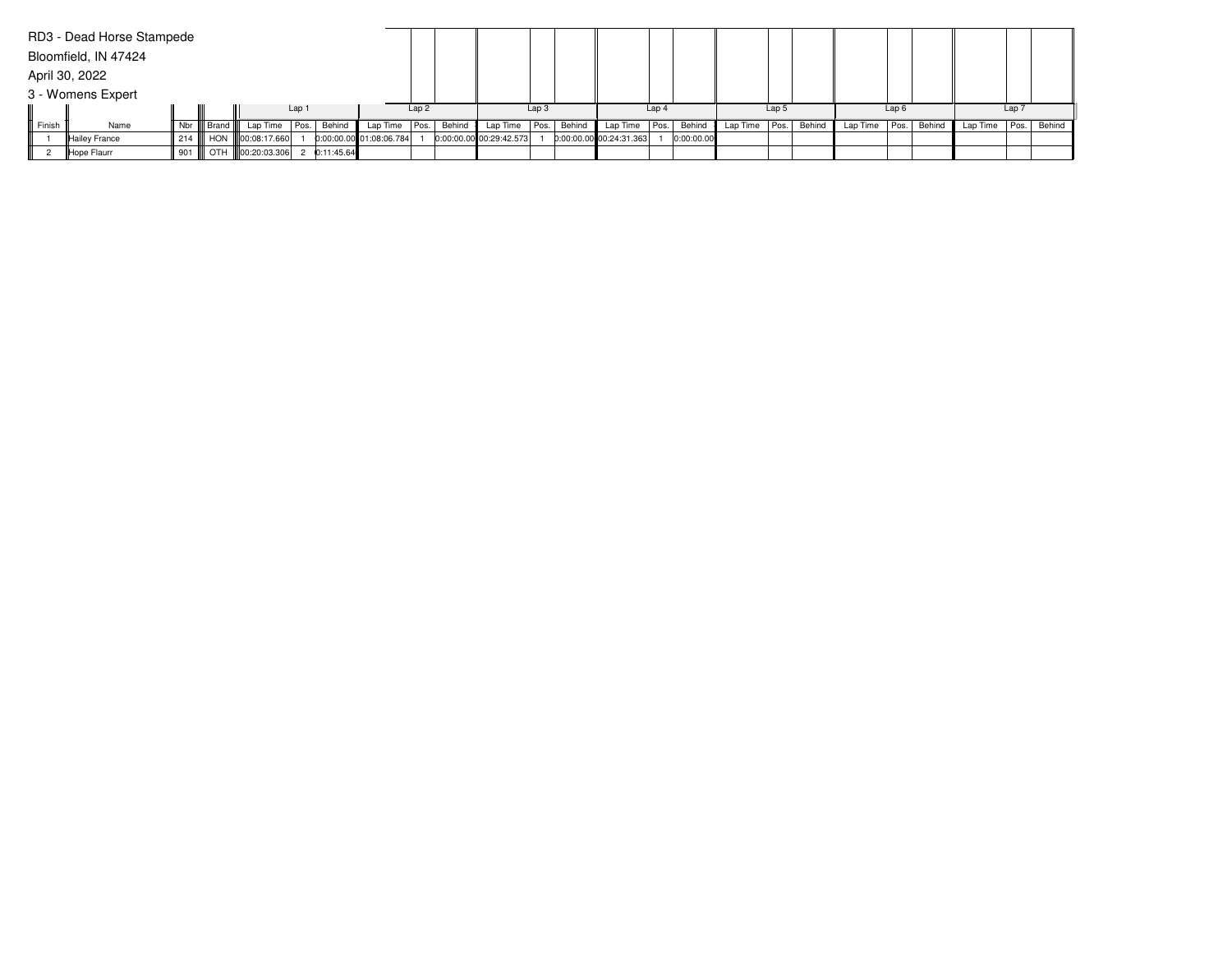|             | RD3 - Dead Horse Stampede |     |            |                         |                  |            |                           |      |        |                         |                  |            |                           |                  |        |                         |       |        |                         |                  |        |                         |       |            |
|-------------|---------------------------|-----|------------|-------------------------|------------------|------------|---------------------------|------|--------|-------------------------|------------------|------------|---------------------------|------------------|--------|-------------------------|-------|--------|-------------------------|------------------|--------|-------------------------|-------|------------|
|             | Bloomfield, IN 47424      |     |            |                         |                  |            |                           |      |        |                         |                  |            |                           |                  |        |                         |       |        |                         |                  |        |                         |       |            |
|             | April 30, 2022            |     |            |                         |                  |            |                           |      |        |                         |                  |            |                           |                  |        |                         |       |        |                         |                  |        |                         |       |            |
| $4 - A15 +$ |                           |     |            |                         |                  |            |                           |      |        |                         |                  |            |                           |                  |        |                         |       |        |                         |                  |        |                         |       |            |
|             |                           |     |            |                         | Lap <sub>1</sub> |            |                           | Lap2 |        |                         | Lap <sub>3</sub> |            |                           | Lap <sub>4</sub> |        |                         | Lap 5 |        |                         | Lap <sub>6</sub> |        |                         | Lap 7 |            |
| Finish      | Name                      | Nbr | Brand III  | Lap Time   Pos.         |                  | Behind     | Lap Time   Pos.           |      | Behind | Lap Time                | Pos.             | Behind     | Lap Time                  | Pos.             | Behind | Lap Time                | Pos.  | Behind | Lap Time                | Pos.             | Behind | Lap Time   Pos.         |       | Behind     |
|             | <b>Aaron Greenwell</b>    | 227 | <b>HON</b> | 100:07:03.900           |                  |            | 0:00:01.96 00:19:37.080   |      |        | 0:00:00.00 00:20:01.619 |                  |            | 0:00:00.00 00:20:03.520   |                  |        | 0:00:00.00 00:20:12.890 |       |        | 0:00:00.00 00:20:26.349 |                  |        | 0:00:00.00 00:20:51.901 |       | 0:00:00.00 |
| 2           | Aaron Pridgen             | 720 | <b>HON</b> | <b>III</b> 00:07:15.710 |                  |            | $0:00:09.97$ 00:20:10.570 |      |        | 0:00:28.50 00:22:34.461 |                  |            | $0:01:40.25$ 00:21:22.220 |                  |        | 0:01:57.84 00:20:52.740 |       |        | 0:01:42.72 00:20:40.770 |                  |        | 0:00:40.77 00:20:09.250 |       | 0:04:48.46 |
|             | Daniel Hash               | 318 | <b>HON</b> | III00:07:05.740         |                  |            | 0:00:01.84 00:19:52.040   |      |        | 0:00:16.80 00:21:22.710 |                  |            | 0:01:37.89 00:21:04.630   |                  |        | 0:02:39.00 00:21:07.861 |       |        | 0:03:33.97 00:21:42.720 |                  |        | 0:04:50.34 00:23:04.991 |       | 0:02:14.97 |
|             | <b>IDalton York</b>       | 878 | HON        | <b>III00:08:58.561</b>  |                  |            | 0:01:42.85 00:27:32.073   |      |        | 0:09:04.35 00:25:38.493 |                  | 0:12:08.38 |                           |                  |        |                         |       |        |                         |                  |        |                         |       |            |
|             | Brett Wilson              | 740 | YAM        | <b>III00:07:01.940</b>  |                  | 0:00:00.00 |                           |      |        |                         |                  |            |                           |                  |        |                         |       |        |                         |                  |        |                         |       |            |
|             | Clayton Abrams            | 411 | <b>HON</b> | 00:12:39.773            |                  | 0:03:41.21 |                           |      |        |                         |                  |            |                           |                  |        |                         |       |        |                         |                  |        |                         |       |            |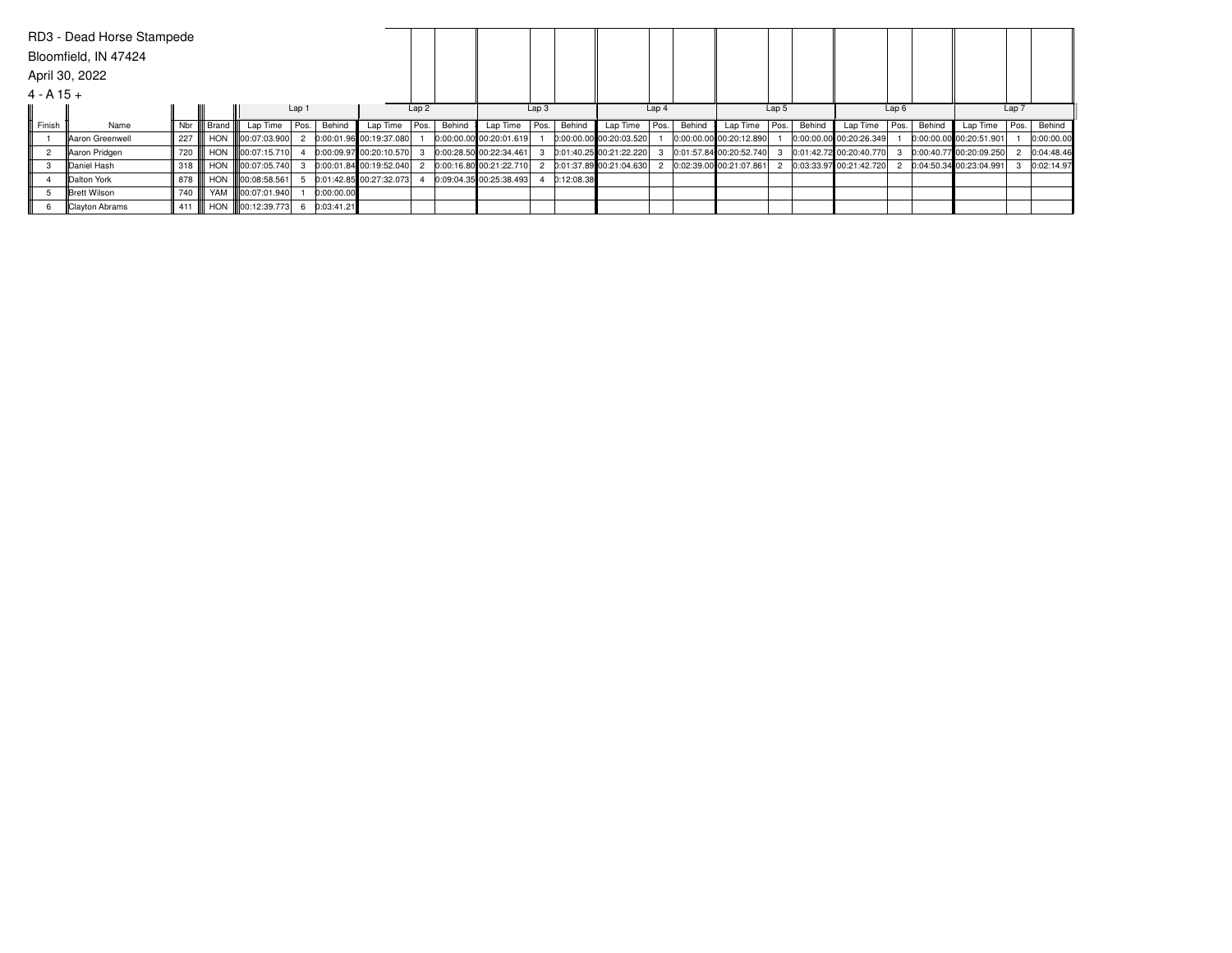|        | RD3 - Dead Horse Stampede |     |                     |                        |       |                                      |      |        |                           |                  |        |                           |                  |        |                         |       |        |                           |                  |        |                           |       |            |
|--------|---------------------------|-----|---------------------|------------------------|-------|--------------------------------------|------|--------|---------------------------|------------------|--------|---------------------------|------------------|--------|-------------------------|-------|--------|---------------------------|------------------|--------|---------------------------|-------|------------|
|        | Bloomfield, IN 47424      |     |                     |                        |       |                                      |      |        |                           |                  |        |                           |                  |        |                         |       |        |                           |                  |        |                           |       |            |
|        | April 30, 2022            |     |                     |                        |       |                                      |      |        |                           |                  |        |                           |                  |        |                         |       |        |                           |                  |        |                           |       |            |
|        | 4 - A Junior 22 - 29      |     |                     |                        |       |                                      |      |        |                           |                  |        |                           |                  |        |                         |       |        |                           |                  |        |                           |       |            |
|        |                           |     |                     |                        | Lap 1 |                                      | Lap2 |        |                           | Lap <sub>3</sub> |        |                           | Lap <sub>4</sub> |        |                         | Lap 5 |        |                           | Lap <sub>6</sub> |        |                           | Lap 7 |            |
| Finish | Name                      | Nbr | ll Brand <b>III</b> | Lap Time   Pos. Behind |       | Lap Time $ Pos. $                    |      | Behind | Lap Time $ Pos. $         |                  | Behind | Lap Time                  | Pos.             | Behind | Lap Time   Pos.         |       | Behind | Lap Time                  | Pos.             | Behind | Lap Time                  | Pos.  | Behind     |
|        | Grant Routen              | 714 |                     | HON   00:07:26.320     |       | $0:00:00.00$ 00:21:10.441            |      |        | $0:00:00.00$ 00:21:57.840 |                  |        | $0:00:00.00$ 00:21:25.351 |                  |        | 0:00:00.00 00:23:07.020 |       |        | $0:00:00.00$ 00:22:36.652 |                  |        | $0:00:00.00$ 00:23:14.411 |       | 0:00:00.00 |
|        | Michael Miller            | 208 |                     | YAM 100:13:32.573      |       | 0:06:06.25 01:01:46.630 2 0:46:42.44 |      |        |                           |                  |        |                           |                  |        |                         |       |        |                           |                  |        |                           |       |            |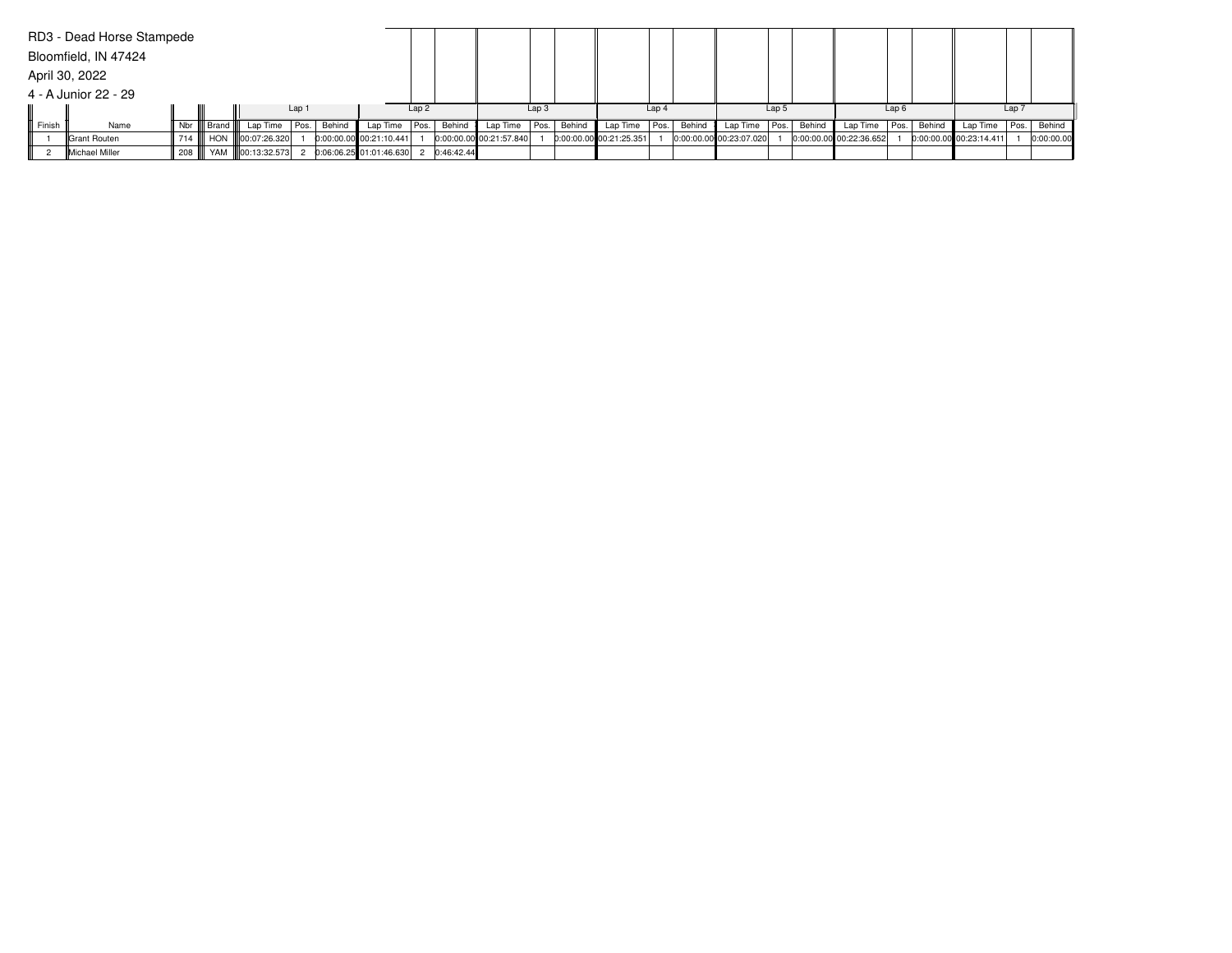|                   | RD3 - Dead Horse Stampede |         |              |                   |       |        |                         |      |        |                           |                  |        |                           |                  |        |                           |       |        |                             |                  |            |          |                  |        |
|-------------------|---------------------------|---------|--------------|-------------------|-------|--------|-------------------------|------|--------|---------------------------|------------------|--------|---------------------------|------------------|--------|---------------------------|-------|--------|-----------------------------|------------------|------------|----------|------------------|--------|
|                   | Bloomfield, IN 47424      |         |              |                   |       |        |                         |      |        |                           |                  |        |                           |                  |        |                           |       |        |                             |                  |            |          |                  |        |
|                   | April 30, 2022            |         |              |                   |       |        |                         |      |        |                           |                  |        |                           |                  |        |                           |       |        |                             |                  |            |          |                  |        |
| $5 - A$ Vet $30+$ |                           |         |              |                   |       |        |                         |      |        |                           |                  |        |                           |                  |        |                           |       |        |                             |                  |            |          |                  |        |
|                   |                           |         |              |                   | Lap 1 |        |                         | Lap2 |        |                           | Lap <sub>3</sub> |        |                           | Lap <sub>4</sub> |        |                           | Lap 5 |        |                             | Lap <sub>6</sub> |            |          | Lap <sub>7</sub> |        |
| Finish            | Name                      |         | Nbr    Brand | Lap Time          | Pos.  | Behind | Lap Time                | Pos. | Behind | Lap Time                  | Pos.             | Behind | Lap Time                  | Pos.             | Behind | Lap Time   Pos.           |       | Behind | Lap Time   Pos.             |                  | Behind     | Lap Time | Pos.             | Behind |
|                   | Klyt Thompson             | 507 III |              | HON 100:09:14.741 |       |        | 0:00:08.88 00:24:20.969 |      |        | $0:02:39.93$ 00:25:00.175 |                  |        | $0:00:00.00$ 00:22:25.931 |                  |        | 0:00:00.00 00:21:55.161   |       |        | 0:00:00.00 00:22:31.561     |                  | 0:00:00.00 |          |                  |        |
|                   | Dakotah Coomes            | 927     |              | HON 100:07:25.101 |       |        | 0:00:00.00 00:23:30.671 |      |        | 0:00:00.00 00:28:01.664   |                  |        | $0:00:13.96$ 00:22:06.390 |                  |        | 0:00:02.01 00:22:25.871   |       |        | 0:00:32.72 00:22:28.191     |                  | 0:00:29.35 |          |                  |        |
|                   | Justin Lewicki            | 705 III |              | HON 100:09:05.852 |       |        | 0:01:40.75 00:25:48.882 |      |        | 0:01:19.02 00:23:48.742   |                  |        | $0:00:07.59$ 00:24:22.332 |                  |        | $0:02:01.98$ 00:24:03.421 |       |        | $0:03:39.53$ $00:22:06.690$ |                  | 0:03:18.03 |          |                  |        |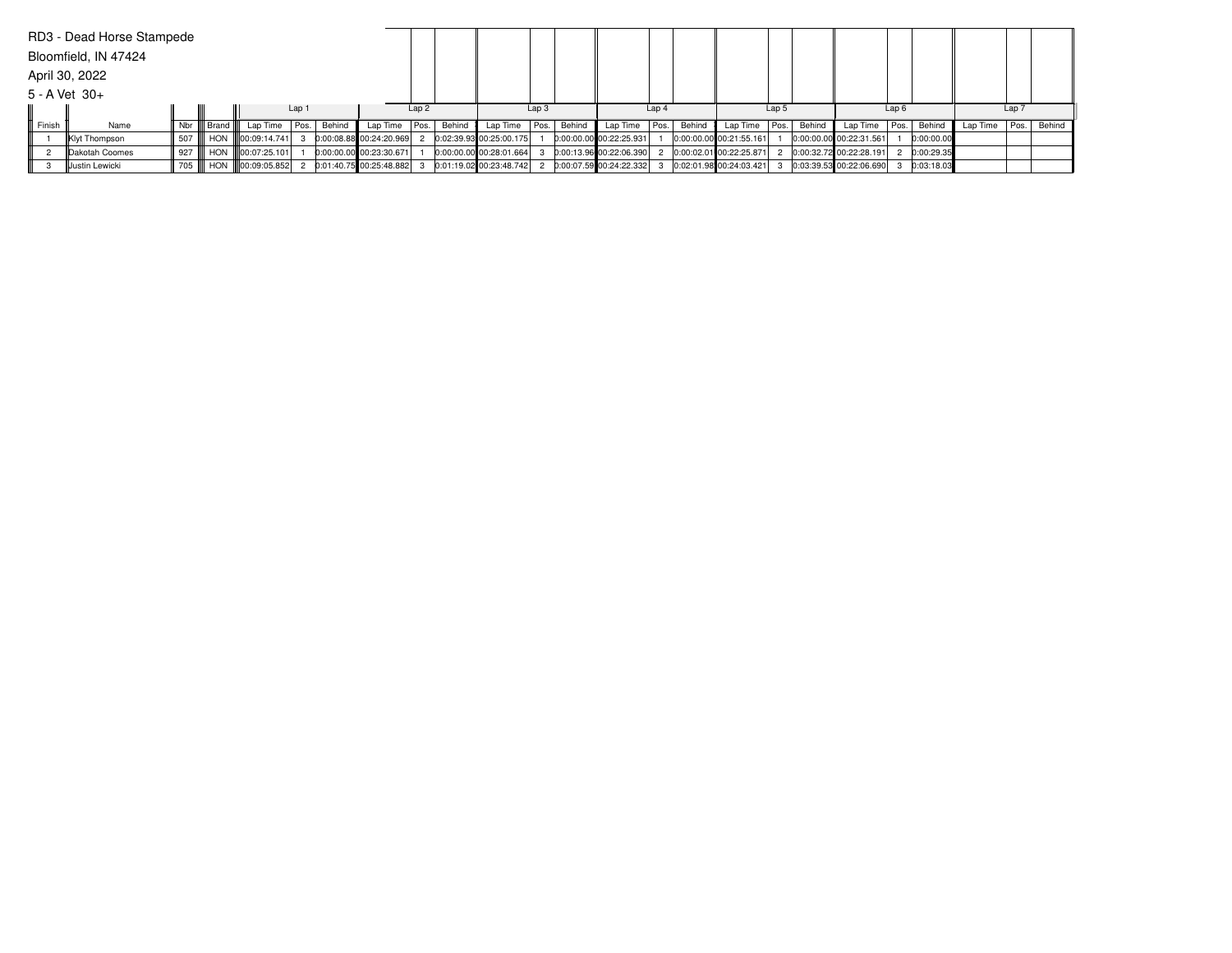|        | RD3 - Dead Horse Stampede  |         |              |                               |        |                           |      |        |                           |                  |        |                           |                  |        |                           |                  |        |                           |                  |            |          |                  |        |
|--------|----------------------------|---------|--------------|-------------------------------|--------|---------------------------|------|--------|---------------------------|------------------|--------|---------------------------|------------------|--------|---------------------------|------------------|--------|---------------------------|------------------|------------|----------|------------------|--------|
|        | Bloomfield, IN 47424       |         |              |                               |        |                           |      |        |                           |                  |        |                           |                  |        |                           |                  |        |                           |                  |            |          |                  |        |
|        | April 30, 2022             |         |              |                               |        |                           |      |        |                           |                  |        |                           |                  |        |                           |                  |        |                           |                  |            |          |                  |        |
|        | $5 - A$ Senior $40 +$      |         |              |                               |        |                           |      |        |                           |                  |        |                           |                  |        |                           |                  |        |                           |                  |            |          |                  |        |
|        |                            |         |              |                               | Lap 1  |                           | Lap2 |        |                           | Lap <sub>3</sub> |        |                           | Lap <sub>4</sub> |        |                           | Lap <sub>5</sub> |        |                           | Lap <sub>6</sub> |            |          | Lap <sub>7</sub> |        |
| Finish | Name                       |         | Nbr    Brand | Lap Time   Pos.               | Behind | Lap Time                  | Pos. | Behind | Lap Time                  | Pos.             | Behind | Lap Time                  | Pos.             | Behind | Lap Time                  | Pos.             | Behind | Lap Time   Pos.           |                  | Behind     | Lap Time | l Pos. l         | Behind |
|        | <b>IMatthew Carmichael</b> | 444 III |              | YAM 800:08:16.141             |        | $0:00:06.26$ 00:24:59.345 |      |        | $0:00:34.65$ 00:25:05.012 |                  |        | 0:01:04.98 00:22:56.198   |                  |        | 0:00:01.94 00:27:32.454   |                  |        | 0:03:58.47 00:24:23.871   |                  | 0:00:00.00 |          |                  |        |
|        | Matthew York               |         |              | 022      YAM     00:08:09.881 |        | 0:00:00.00 00:24:30.952   |      |        | 0:00:00.00 00:24:34.682   |                  |        | $0:00:00.00$ 00:23:59.232 |                  |        | $0:00:00.00$ 00:23:35.931 |                  |        | $0:00:00.00$ 00:32:56.296 |                  | 0:04:33.95 |          |                  |        |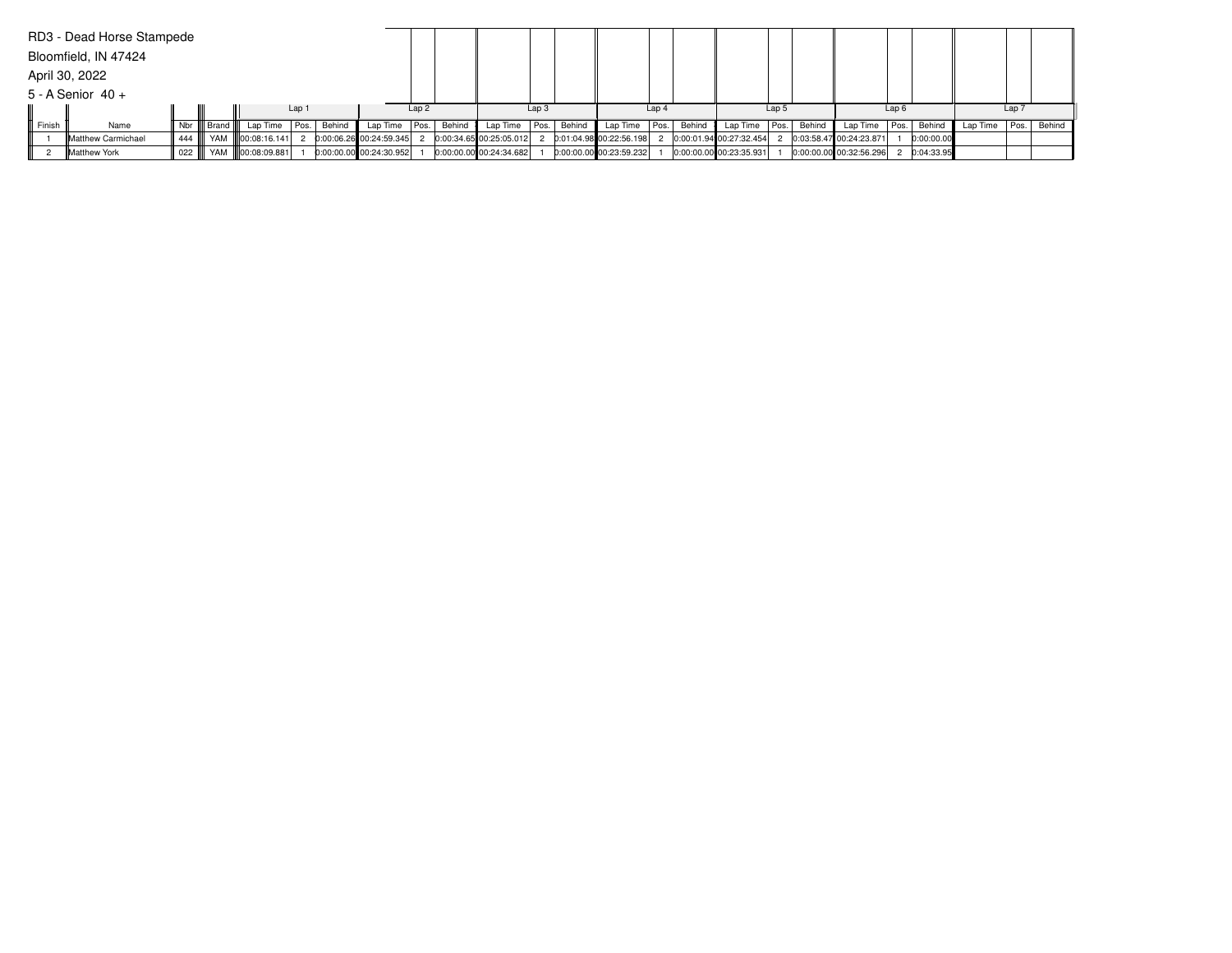|                 | RD3 - Dead Horse Stampede |     |            |               |       |               |                         |      |            |                         |                  |        |                           |                  |        |                           |       |            |                         |      |        |                           |       |            |
|-----------------|---------------------------|-----|------------|---------------|-------|---------------|-------------------------|------|------------|-------------------------|------------------|--------|---------------------------|------------------|--------|---------------------------|-------|------------|-------------------------|------|--------|---------------------------|-------|------------|
|                 | Bloomfield, IN 47424      |     |            |               |       |               |                         |      |            |                         |                  |        |                           |                  |        |                           |       |            |                         |      |        |                           |       |            |
|                 | April 30, 2022            |     |            |               |       |               |                         |      |            |                         |                  |        |                           |                  |        |                           |       |            |                         |      |        |                           |       |            |
| $6 - B$ 15 - 21 |                           |     |            |               |       |               |                         |      |            |                         |                  |        |                           |                  |        |                           |       |            |                         |      |        |                           |       |            |
|                 |                           |     |            |               | Lap 1 |               |                         | Lap2 |            |                         | Lap <sub>3</sub> |        |                           | Lap <sub>4</sub> |        |                           | Lap 5 |            |                         | Lap6 |        |                           | Lap 7 |            |
| Finish          | Name                      | Nbr | Brand      | Lap Time Pos. |       | Behind        | Lap Time                | Pos. | Behind     | Lap Time                | Pos.             | Behind | Lap Time                  | Pos.             | Behind | Lap Time   Pos.           |       | Behind     | Lap Time                | Pos. | Behind | Lap Time                  | Pos.  | Behind     |
|                 | Kane L. Skinner           | 903 | OTH        | 00:07:28.051  |       |               | 0:00:18.01 00:24:14.842 |      |            | 0:01:15.05 00:20:05.580 |                  |        | 0:01:11.30 00:19:45.119   |                  |        | 0:00:00.00 00:20:13.340   |       |            | 0:00:00.00 00:21:24.340 |      |        | 0:00:00.00 00:21:32.031   |       | 0:00:00.00 |
|                 | Braydon Shields           | 621 | <b>HON</b> | 00:07:40.021  |       |               | 0:00:02.53 00:22:47.821 |      |            | 0:00:04.22 00:22:26.001 |                  |        | $0:01:05.37$ 00:22:05.471 |                  |        | 0:03:10.95 00:22:11.970   |       |            | 0:02:03.16 00:22:45.891 |      |        | $0:06:45.90$ 00:24:31.122 |       | 0:09:44.99 |
|                 | Michael Ward              | 467 | YAM        | 00:07:10.041  |       |               | 0:00:00.00 00:21:46.610 |      |            | 0:00:00.00 00:21:40.521 |                  |        | $0:00:00.00$ 00:21:11.190 |                  |        | 0:00:14.77 00:23:19.762   |       | 0:03:21.19 |                         |      |        |                           |       |            |
|                 | Harrison Baird            | 330 | <b>HON</b> | 00:07:37.491  |       |               | 0:00:09.44 00:25:47.939 |      |            | 0:01:42.53 00:25:54.994 |                  |        | $0:06:26.58$ 00:23:01.495 |                  |        | 0:07:22.60 00:22:57.882   |       | 0:08:08.51 |                         |      |        |                           |       |            |
| .5              | Kyle Kruse                | 140 | <b>HON</b> | 00:08:49.012  |       |               | 0:00:53.83 00:26:17.822 |      |            | 0:01:41.40 00:35:19.558 |                  |        | 0:05:37.96 00:26:07.102   |                  |        | 0:14:11.57 00:27:32.654   |       | 0:18:46.34 |                         |      |        |                           |       |            |
| 6               | <b>Ethan Baker</b>        | 069 | YAM        | 00:07:55.181  |       |               | 0:00:11.44 00:32:02.856 |      |            | 0:04:51.20 00:24:50.392 |                  |        | $0:05:28.00$ 00:34:37.716 | 6                |        | $0:02:52.65$ 00:27:13.063 |       | 0:02:33.06 |                         |      |        |                           |       |            |
|                 | Clyde White               | 133 | <b>HON</b> | 00:07:43.741  |       |               | 0:00:03.72 00:22:39.881 |      | 0:01:26.97 |                         |                  |        |                           |                  |        |                           |       |            |                         |      |        |                           |       |            |
|                 | Brayden Moscrip           | 042 | <b>HON</b> | 00:13:59.464  |       |               | 0:05:08.20 00:53:58.866 |      | 0:28:00.29 |                         |                  |        |                           |                  |        |                           |       |            |                         |      |        |                           |       |            |
| 9               | Zane Wathen               | 322 | YAM        | 00:08:51.262  |       | 0:00:02.25    |                         |      |            |                         |                  |        |                           |                  |        |                           |       |            |                         |      |        |                           |       |            |
| 10              | Jacob Breedlove           | 220 | <b>HON</b> | 00:28:48.180  |       | 10 0:14:48.71 |                         |      |            |                         |                  |        |                           |                  |        |                           |       |            |                         |      |        |                           |       |            |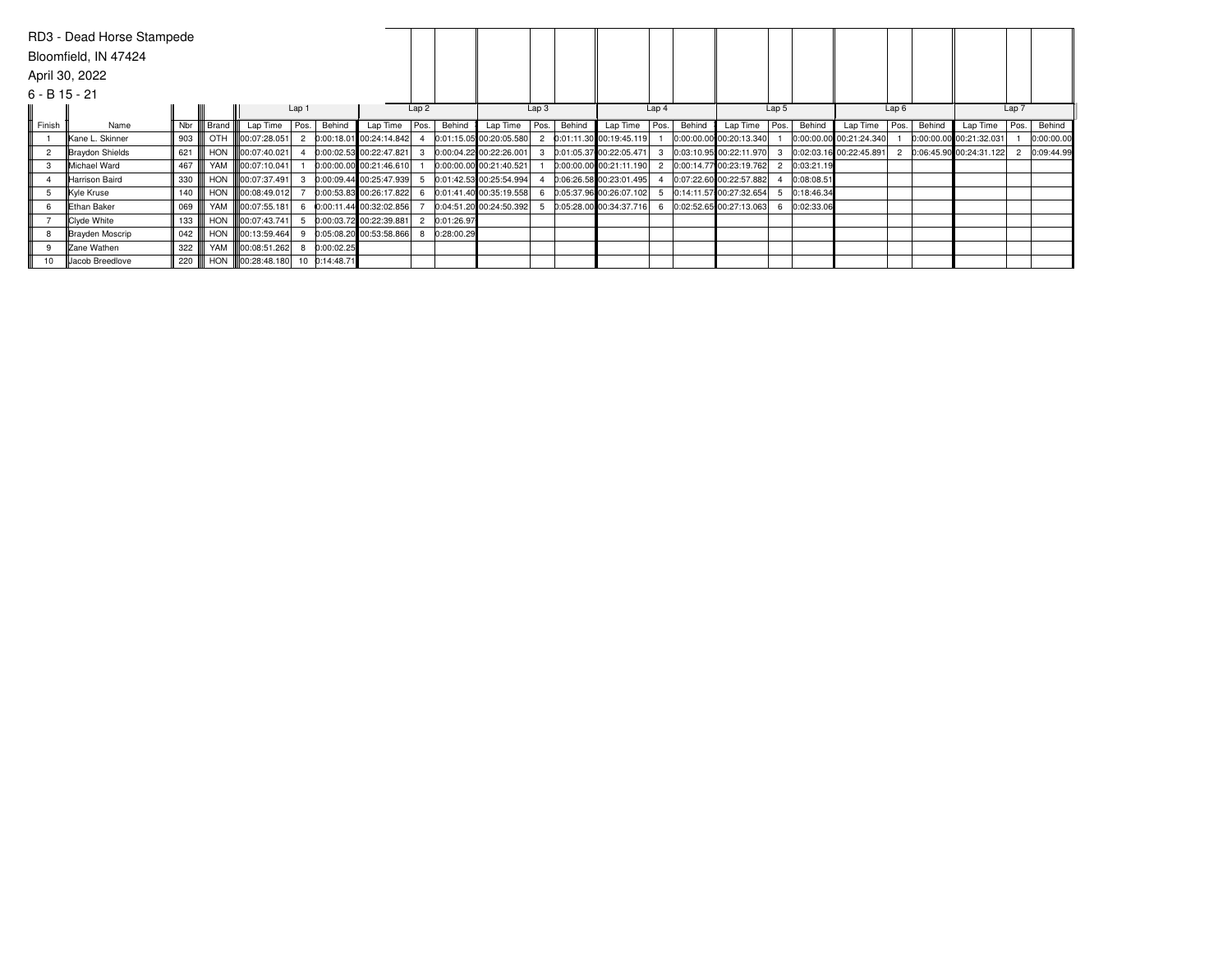|        | RD3 - Dead Horse Stampede<br>Bloomfield, IN 47424 |         |              |                           |        |                           |      |            |                           |                  |            |          |                  |        |          |                  |        |                   |                  |        |          |                  |        |
|--------|---------------------------------------------------|---------|--------------|---------------------------|--------|---------------------------|------|------------|---------------------------|------------------|------------|----------|------------------|--------|----------|------------------|--------|-------------------|------------------|--------|----------|------------------|--------|
|        | April 30, 2022                                    |         |              |                           |        |                           |      |            |                           |                  |            |          |                  |        |          |                  |        |                   |                  |        |          |                  |        |
|        | 7 - B Junior 22 - 29                              |         |              |                           |        |                           |      |            |                           |                  |            |          |                  |        |          |                  |        |                   |                  |        |          |                  |        |
|        |                                                   |         |              |                           | Lap 1  |                           | Lap2 |            |                           | Lap <sub>3</sub> |            |          | Lap <sub>4</sub> |        |          | Lap <sub>5</sub> |        |                   | Lap <sub>6</sub> |        |          | Lap <sub>7</sub> |        |
| Finish | Name                                              |         | Nbr    Brand | Lap Time Pos.             | Behind | Lap Time $ Pos. $         |      | Behind     | Lap Time                  | Pos.             | Behind     | Lap Time | Pos.             | Behind | Lap Time | Pos.             | Behind | Lap Time $ Pos. $ |                  | Behind | Lap Time | l Pos. l         | Behind |
|        | Caleb Stidd                                       | 729 III |              | HON 100:08:08.622         |        | $0:00:00.00$ 00:48:03.933 |      |            | $0:17:32.55$ 00:23:25.891 |                  | 0:00:00.00 |          |                  |        |          |                  |        |                   |                  |        |          |                  |        |
|        | Logan Carpenter                                   |         |              | 127    YAM   00:08:39.002 |        | 0:00:30.38 00:30:00.994   |      | 0:00:00.00 |                           |                  |            |          |                  |        |          |                  |        |                   |                  |        |          |                  |        |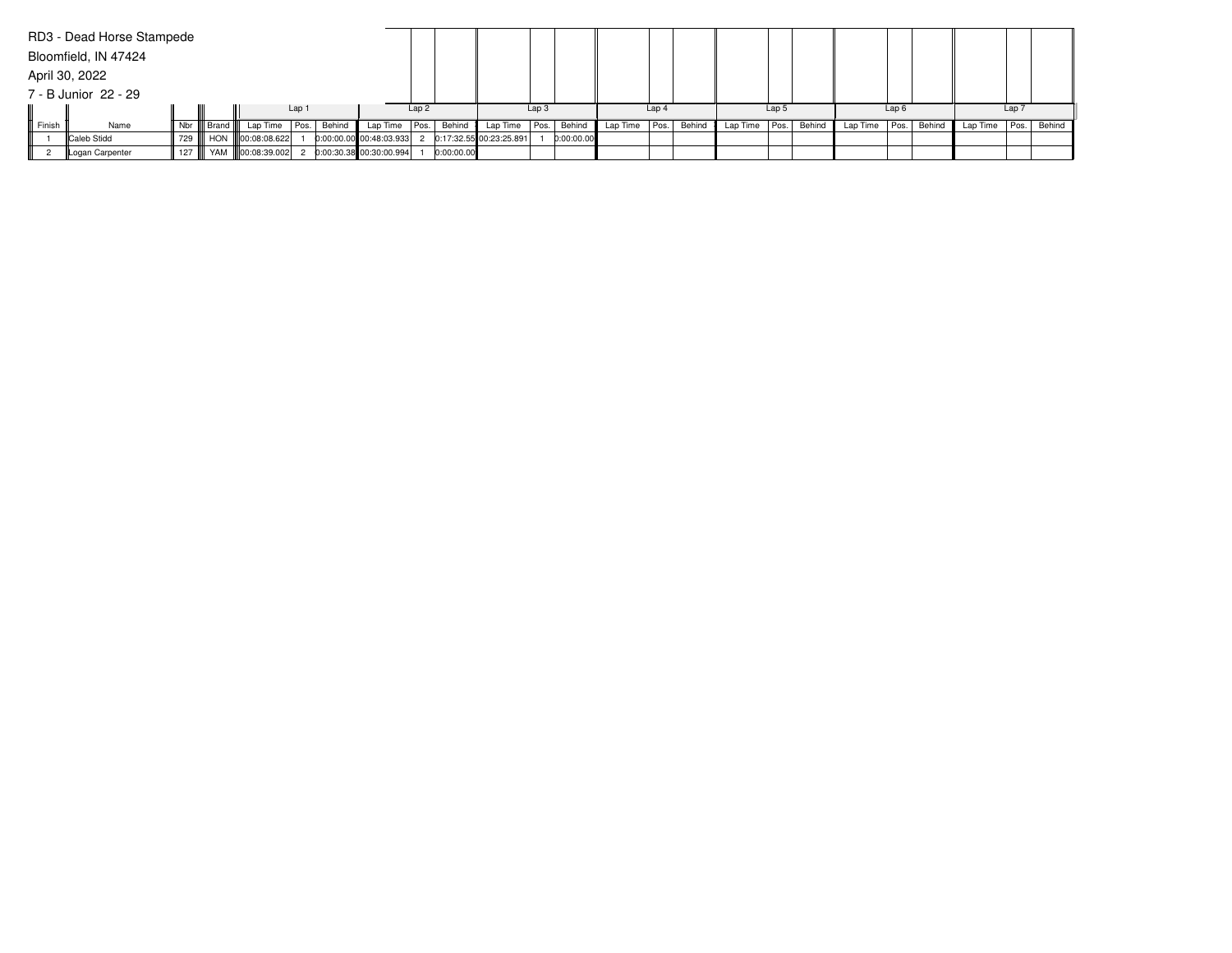|                  | RD3 - Dead Horse Stampede |                   |                     |                             |       |        |                           |      |              |                         |                  |            |                           |                  |            |                           |                  |            |                           |                  |            |          |          |        |
|------------------|---------------------------|-------------------|---------------------|-----------------------------|-------|--------|---------------------------|------|--------------|-------------------------|------------------|------------|---------------------------|------------------|------------|---------------------------|------------------|------------|---------------------------|------------------|------------|----------|----------|--------|
|                  | Bloomfield, IN 47424      |                   |                     |                             |       |        |                           |      |              |                         |                  |            |                           |                  |            |                           |                  |            |                           |                  |            |          |          |        |
|                  | April 30, 2022            |                   |                     |                             |       |        |                           |      |              |                         |                  |            |                           |                  |            |                           |                  |            |                           |                  |            |          |          |        |
| $8 - B$ Vet 30 + |                           |                   |                     |                             |       |        |                           |      |              |                         |                  |            |                           |                  |            |                           |                  |            |                           |                  |            |          |          |        |
|                  |                           |                   |                     |                             | Lap 1 |        |                           | Lap2 |              |                         | Lap <sub>3</sub> |            |                           | Lap <sub>4</sub> |            |                           | Lap <sub>5</sub> |            |                           | Lap <sub>6</sub> |            |          | Lap 7    |        |
| Finish           | Name                      | Nbr               | ll Brand <b>III</b> | Lap Time Pos.               |       | Behind | Lap Time                  | Pos. | Behind       | Lap Time                | Pos.             | Behind     | Lap Time                  | Pos.             | Behind     | Lap Time                  | Pos.             | Behind     | Lap Time   Pos.           |                  | Behind     | Lap Time | l Pos. l | Behind |
|                  | Braxton Griffith          | 710 III           | HON                 | 00:08:16.902                |       |        | 0:02:06.08 00:24:15.882   |      |              | 0:00:05.98 00:22:39.151 |                  |            | $0:00:00.00$ 00:21:58.060 |                  |            | $0:00:00.00$ 00:22:19.631 |                  |            | $0:00:00.00$ 00:22:13.511 |                  | 0:00:00.00 |          |          |        |
|                  | <b>IZac Berendsen</b>     | 107               |                     | YAM 100:08:59.821           |       |        | $0:00:28.92$ 00:23:26.983 |      |              | 0:00:00.00 00:23:48.081 |                  |            | 0:01:02.95 00:23:45.922   |                  |            | $0:02:50.81$ 00:24:24.681 |                  |            | 0:04:55.86 00:33:58.947   |                  | 0:16:41.29 |          |          |        |
|                  | Nick Roberts              | 234               |                     | HON <b>II</b> 00:08:30.892  |       |        | 0:00:13.99 00:28:09.264   |      |              | 0:04:07.37 00:25:14.832 |                  |            | 0:05:40.10 00:35:18.547   |                  |            | 0:17:12.72 00:26:47.373   |                  | 0:19:35.42 |                           |                  |            |          |          |        |
|                  | Tim Fulton                | 769               |                     | HON <b>100:09:14.711</b>    |       |        | 0:00:14.89 00:42:31.858   |      |              | 0:15:06.41 00:28:53.356 |                  |            | 0:18:44.93 00:36:29.740   |                  | 0:19:56.13 |                           |                  |            |                           |                  |            |          |          |        |
|                  | Rusty Deckard             | 383               |                     | OTH <b>III</b> 00:06:10.821 |       |        | $0:00:00.00$ 01:29:55.563 |      |              | 0:44:19.81 00:39:43.750 |                  | 0:55:10.20 |                           |                  |            |                           |                  |            |                           |                  |            |          |          |        |
|                  | Mark Devins Jr            | $004$ $\parallel$ |                     | YAM 800:12:09.719           |       |        | 0:02:55.00 01:35:30.871   |      | 6 0:11:34.20 |                         |                  |            |                           |                  |            |                           |                  |            |                           |                  |            |          |          |        |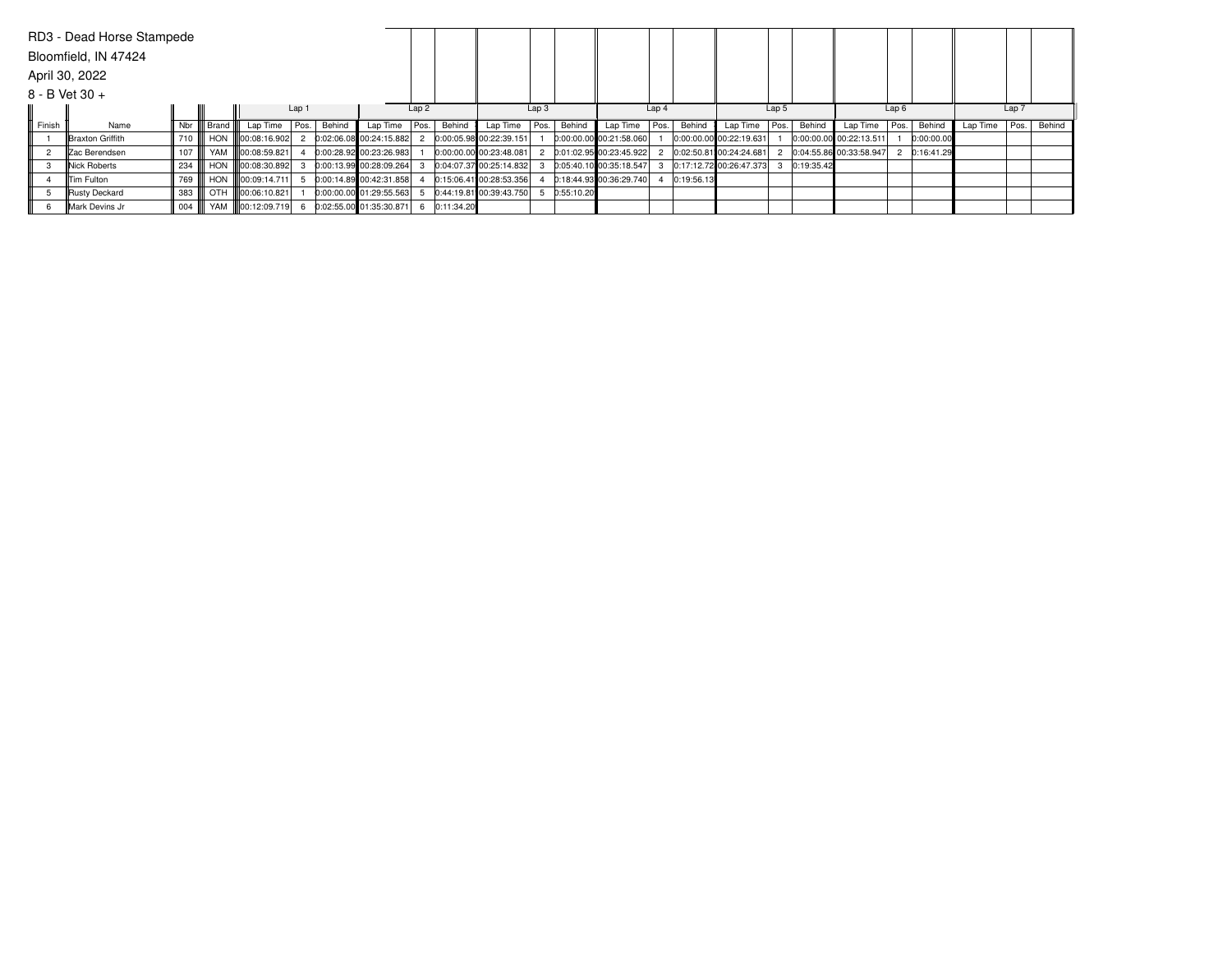|        | RD3 - Dead Horse Stampede |              |                           |       |        |                         |      |        |                           |                  |        |                           |                  |        |                           |                  |            |                 |                  |        |          |                  |             |
|--------|---------------------------|--------------|---------------------------|-------|--------|-------------------------|------|--------|---------------------------|------------------|--------|---------------------------|------------------|--------|---------------------------|------------------|------------|-----------------|------------------|--------|----------|------------------|-------------|
|        | Bloomfield, IN 47424      |              |                           |       |        |                         |      |        |                           |                  |        |                           |                  |        |                           |                  |            |                 |                  |        |          |                  |             |
|        | April 30, 2022            |              |                           |       |        |                         |      |        |                           |                  |        |                           |                  |        |                           |                  |            |                 |                  |        |          |                  |             |
|        | $8 - B$ Senior $40 +$     |              |                           |       |        |                         |      |        |                           |                  |        |                           |                  |        |                           |                  |            |                 |                  |        |          |                  |             |
|        |                           |              |                           | Lap 1 |        |                         | Lap2 |        |                           | Lap <sub>3</sub> |        |                           | Lap <sub>4</sub> |        |                           | Lap <sub>5</sub> |            |                 | Lap <sub>6</sub> |        |          | Lap <sub>7</sub> |             |
| Finish | Name                      | Nbr    Brand | Lap Time                  | Pos.  | Behind | Lap Time   Pos.         |      | Behind | Lap Time                  | Pos.             | Behind | Lap Time                  | Pos.             | Behind | Lap Time                  | Pos.             | Behind     | Lap Time   Pos. |                  | Behind | Lap Time |                  | Pos. Behind |
|        | Casey Edwards             |              | 422    HON   00:19:42.687 |       |        | 0:00:00.00 00:29:04.574 |      |        | $0:00:00.00$ 00:25:04.253 |                  |        | $0:00:00.00$ 00:27:25.793 |                  |        | $0:00:00.00$ 00:25:09.842 |                  | 0:00:00.00 |                 |                  |        |          |                  |             |